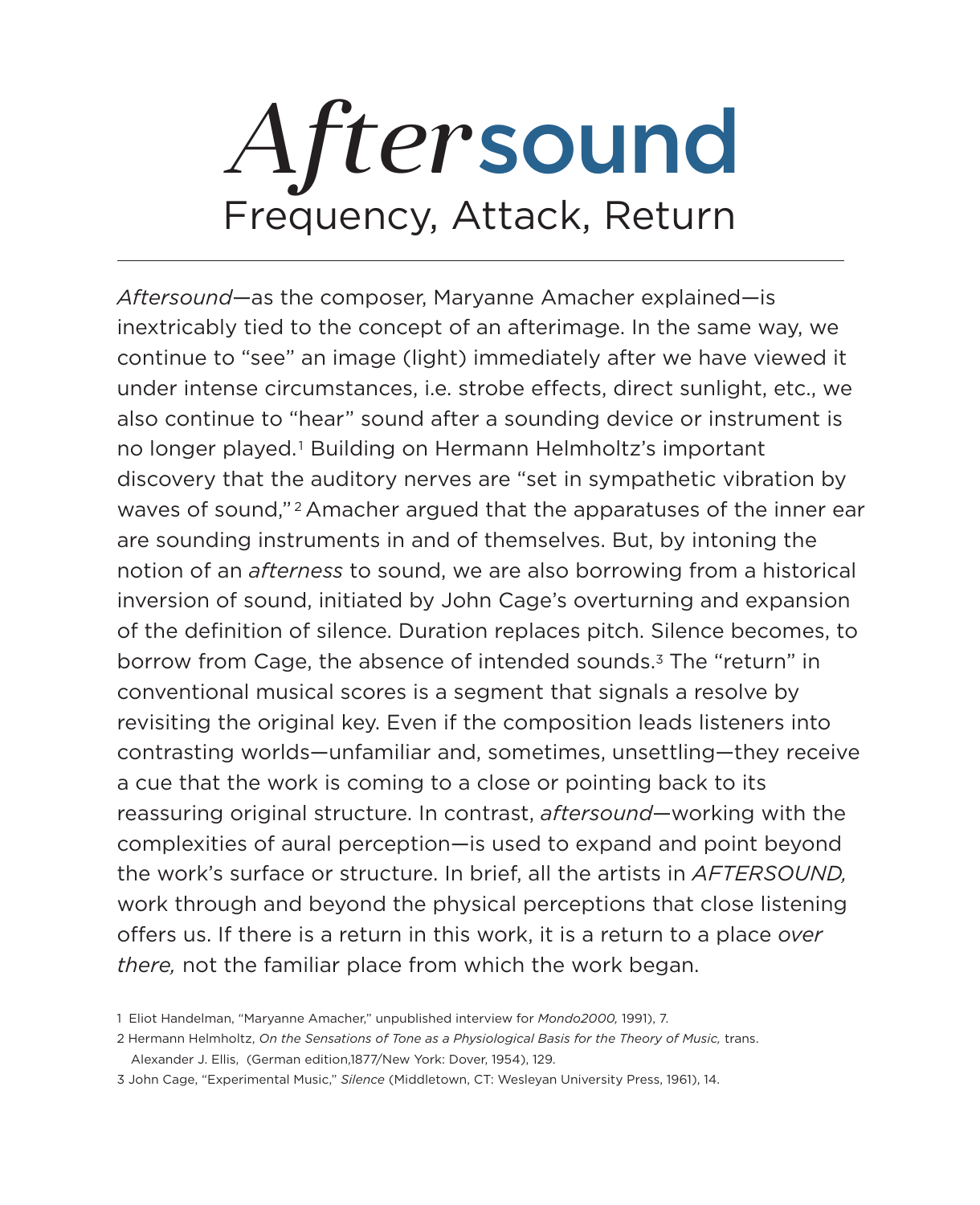John Cage (born, 1912 in LA, California—died, 1992 in NY, New York) is among history's most influential artistic innovators, who broadened the definitions of music, sound, and most importantly, silence. Experimenting with notions of readymade sound, chance operations, duration, indeterminacy, and numerous conceptual innovations, Cage changed the face of Western music and sound compositional processes and performance. By rethinking conventional instruments, he transformed the use of pianos, into sounding objects called "prepared pianos" in which he placed objects between the strings in order to produce percussive and otherworldly sound effects. Likewise, he inspired generations to position radios, record players, and tape recorders at the center of their practices, to see the "electronic" as a new kind of time-based media in sound and performing arts.

By placing a print of one of Cage's early visual scores, *Fontana Mix*  (1958), at the center of our exhibition, we are pointing to the vast influence he has had upon generations of artists. In step with Cage, the featured artists in our current exhibition explore edges of temporality, as well as challenge the definitions of traditional notation and performance across audio arts.

# JOHN CAGE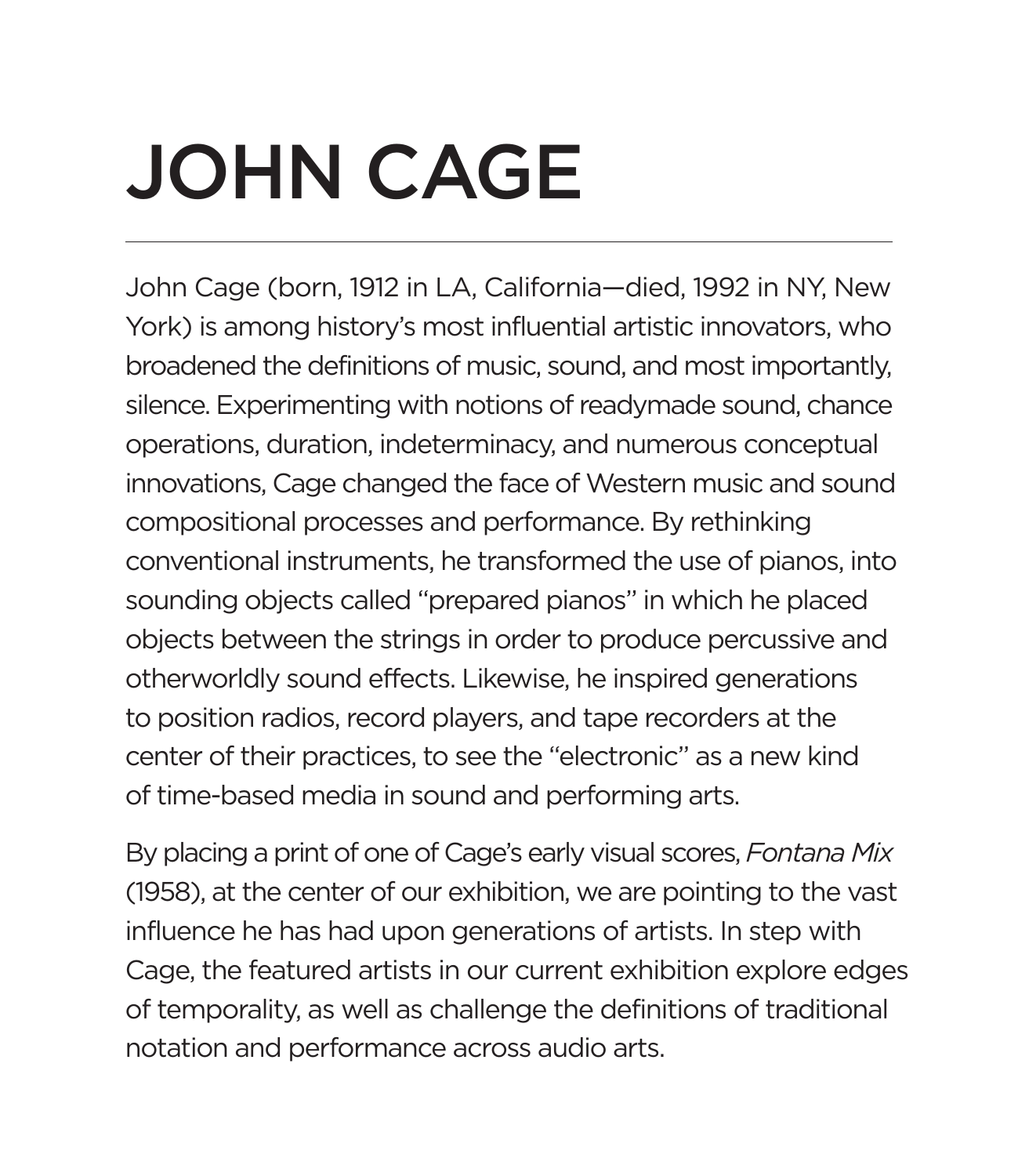Paul DeMarinis (Stanford, California) has been making noises with wires, batteries and household appliances since the age of four. One of the first artists to use microcomputers, DeMarinis has toiled since the 1970's in the areas of interactive software, synthetic speech, noise and obsolete or impossible media. He has created installations, performances and public artworks throughout North America, Europe, Australia and Asia, including The Kitchen in New York, Festival d'Automne a Paris, Het Apollohuis in Holland, Ars Electronica in Linz, I.C.C. in Tokyo, The San Francisco Museum of Modern Art, and the Shanghai Biennale, among many others. He is a Professor in the Department of Art & Art History at Stanford University in California.

#### PAUL DEMARINIS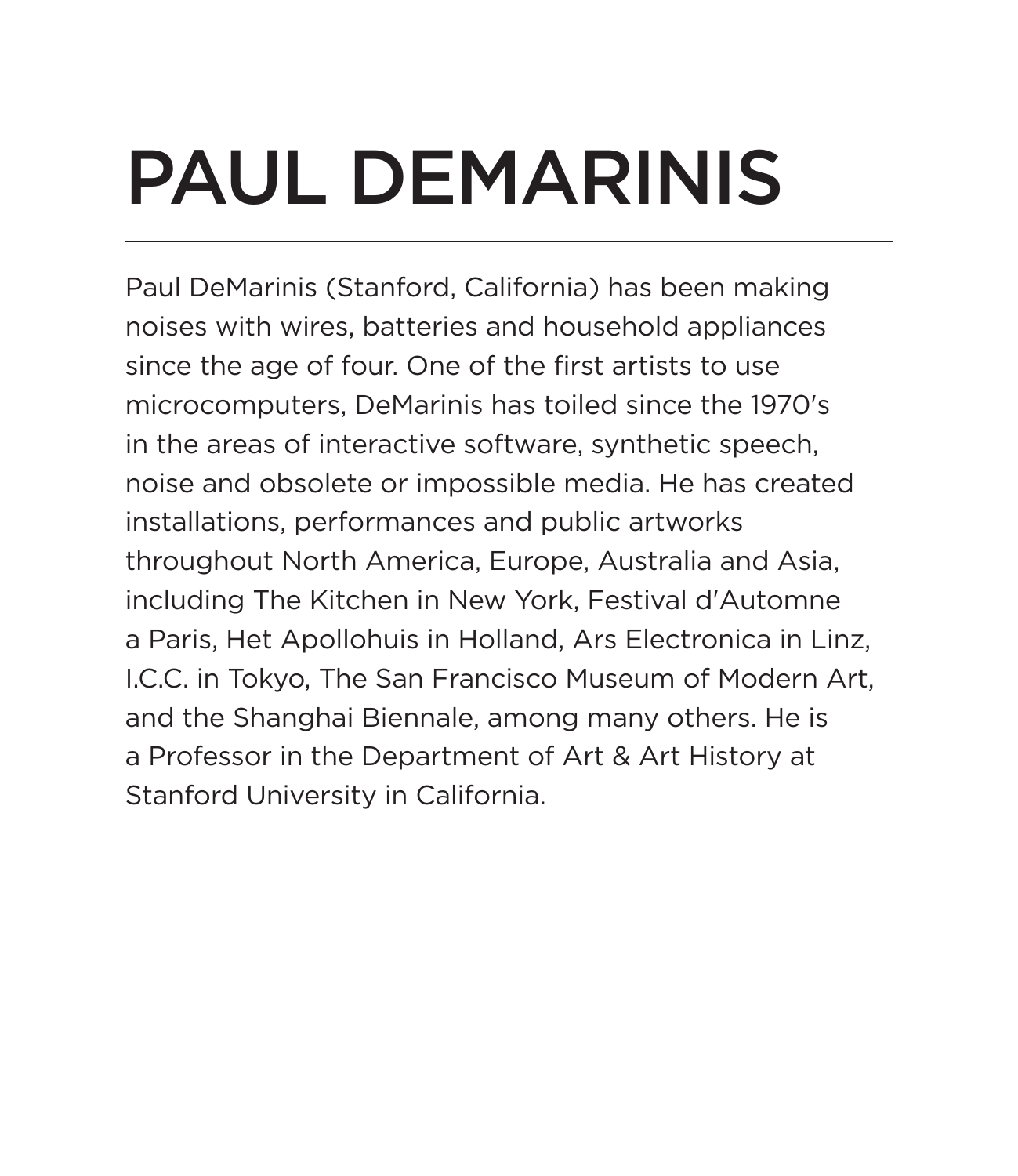Michael Johnsen (Pittsburgh) is best known as a performer of live-electronics using an integrated menagerie of custom devices whose idiosyncratic behaviors are revealed through complex interactions. His work is characterized by an intense focus on observation, the way a shepherd watches sheep. The extensive patching of large numbers of devices produces teeming chirps, sudden transients and welcomed modes of failure. In brief, Johnsen embraces the dirt in pure electronics. Recent research includes circuit-level documentation of David Tudor's folkloric homemade instruments. His work has been shown widely at MoMA, SF Cinematheque, Radio France, Wesleyan University, Anthology Film Archives (New York) and Musique Action (France).

# MICHAEL JOHNSEN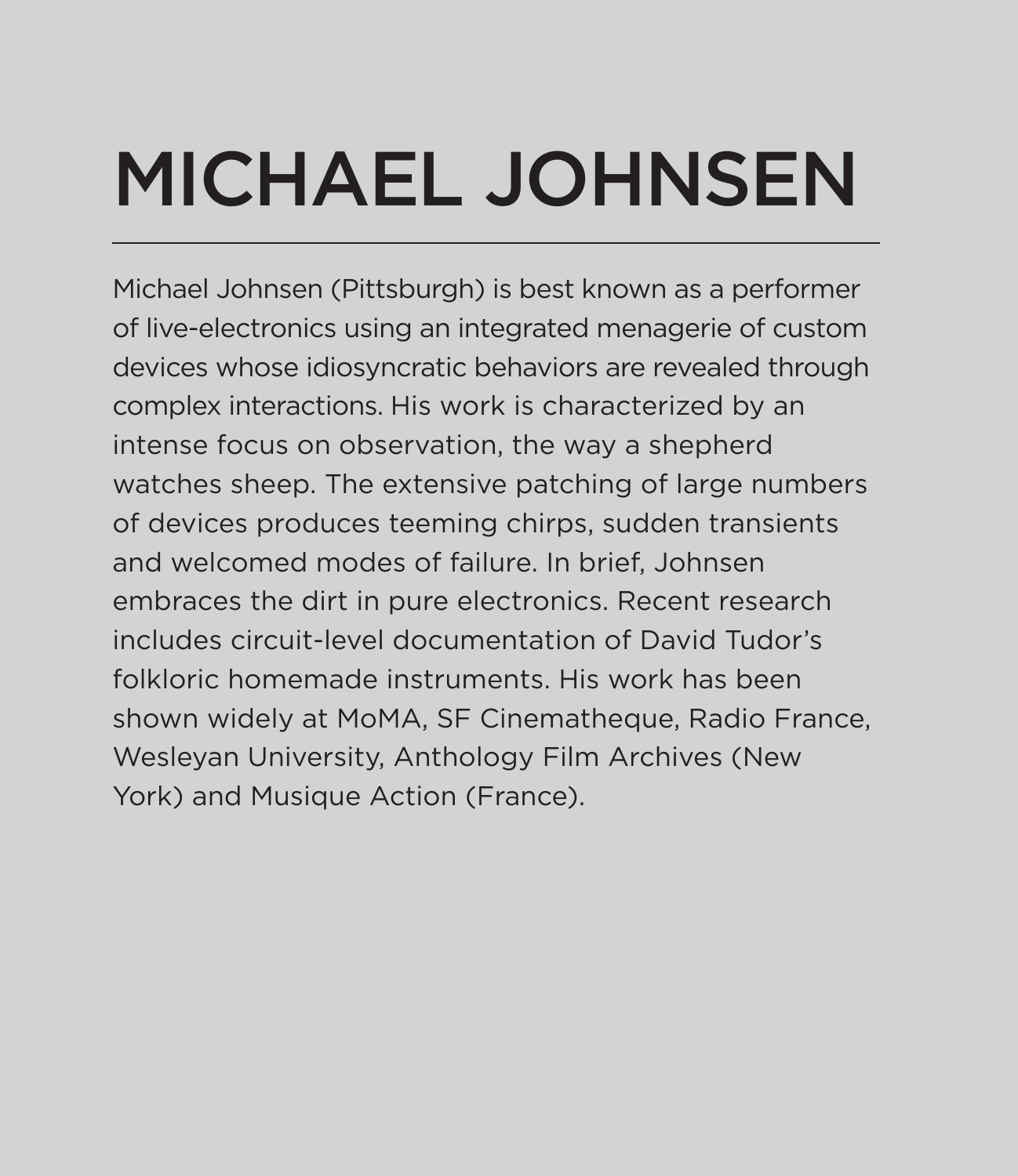Victoria Keddie (New York) works in varying media involving audio/visual signal generation, magnetic field recording, and broadcast. She is Co-director of E.S.P. TV, a nomadic, live TV studio that hybridizes technologies to realize synthetic environments for performance. She has performed and exhibited at numerous venues and festivals throughout the US, such as, the New Museum, the Museum of Arts and Design, The Kitchen, Museum of Moving Image, Issue Project Room, and Yerba Buena Center for the Arts. Her work has also been featured internationally in Dublin, Reykjavik, Berlin, London and Naples. She received her MA from New York University with a focus on the preservation of time-based media.

# VICTORIA KEDDIE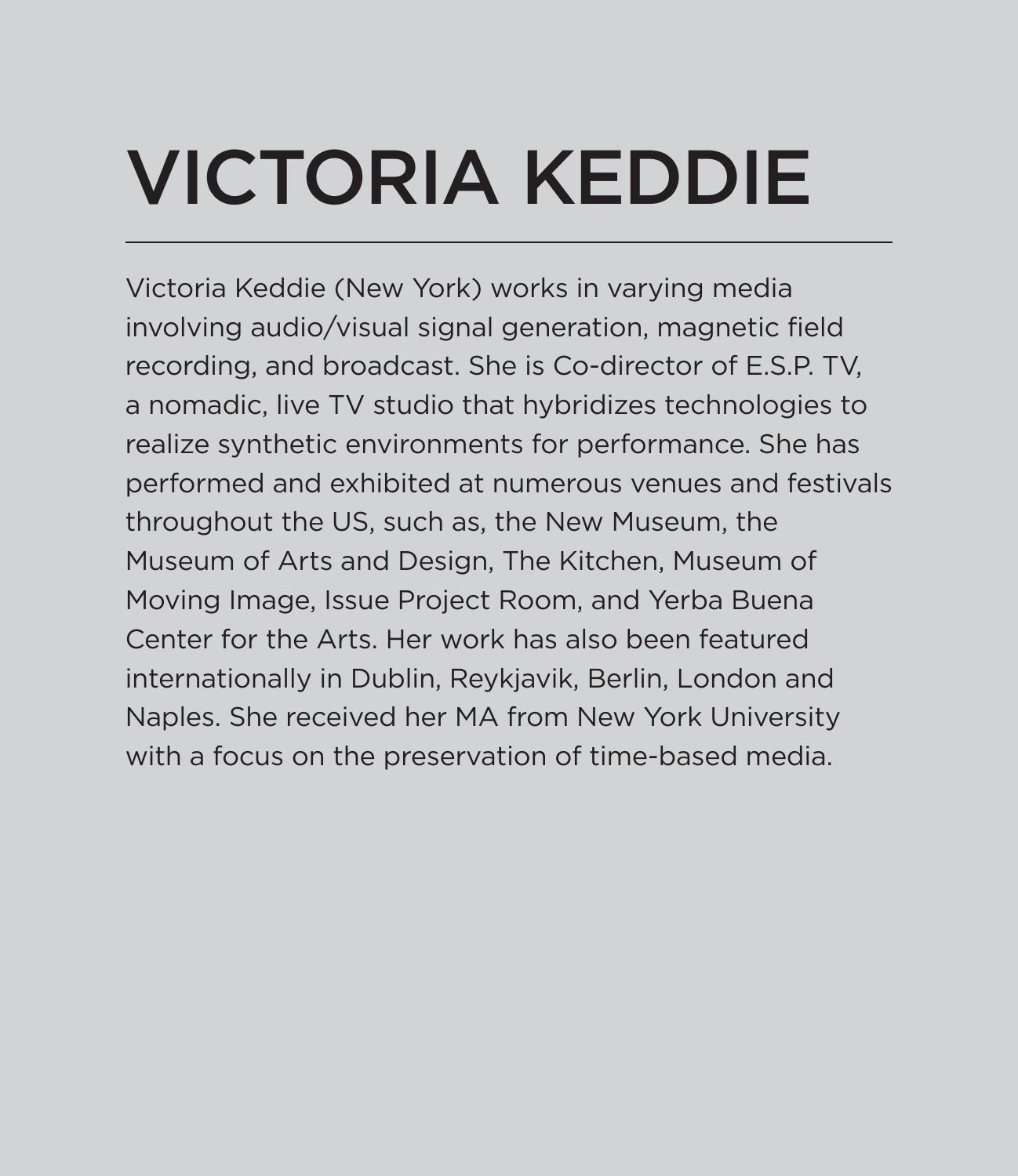Jesse Stiles (Pittsburgh) is an electronic composer, performer, installation artist, and software designer. Stiles' work has been featured at internationally recognized institutions including the Smithsonian American Art Museum, Lincoln Center, the Whitney Museum of American Art, the Park Avenue Armory, and Carnegie Hall. He has collaborated with many leading figures in experimental music including Pauline Oliveros, Meredith Monk, David Behrman, and Morton Subotnick. His recordings have been published by Conrex Records, Specific Recordings, Gagarin Records, and Araca Recs. Stiles is currently a Professor in the School of Music at Carnegie Mellon University, where he leads courses on emerging music technologies.

#### JESSE STILES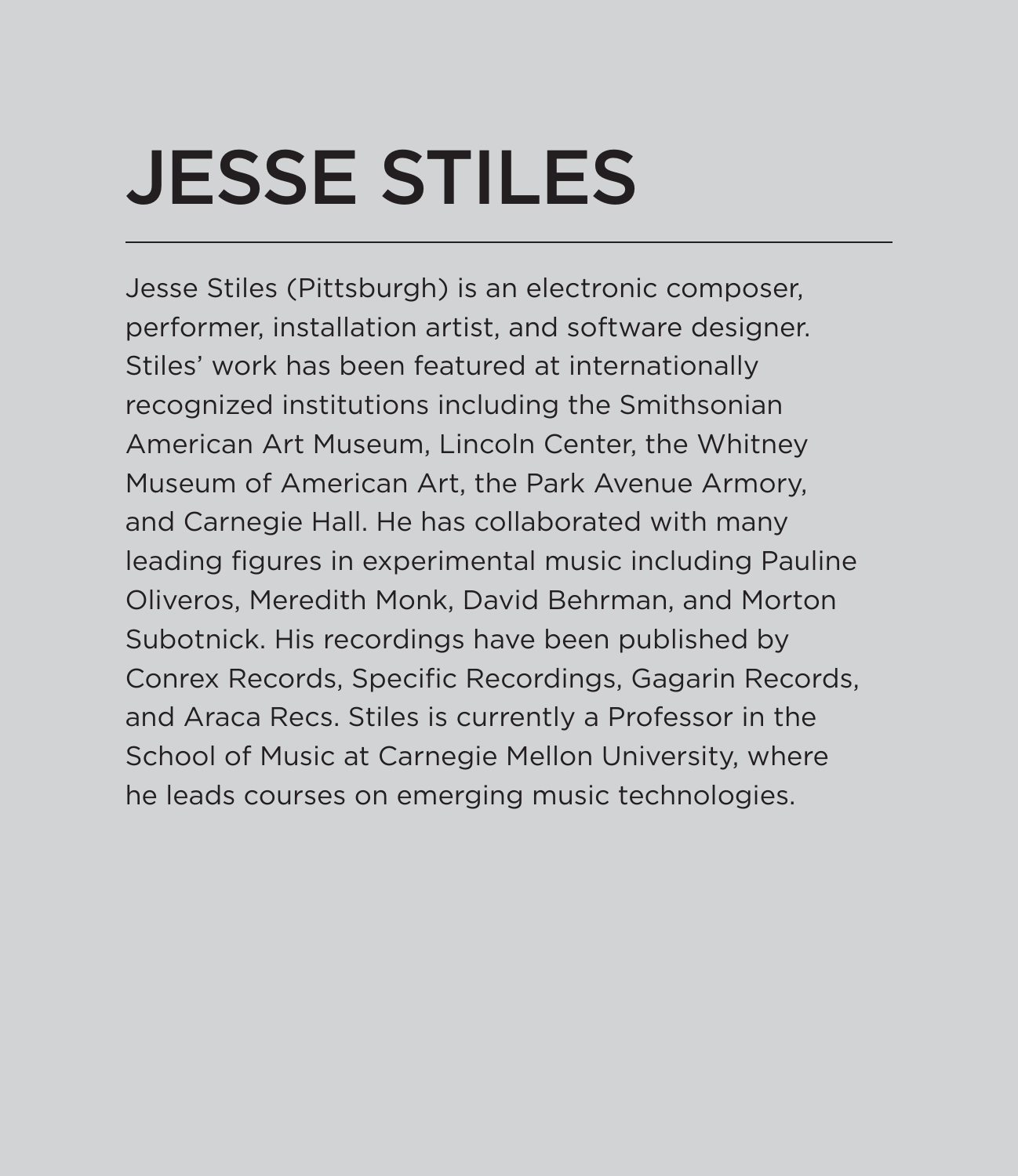#### SERGEI TCHEREPNIN

Sergei Tcherepnin (New York) composes sound works that are actualized through sculptural forms, objects that exist simultaneously as speakers and instruments. He explores visitors' capacities to affect and be affected by sound through their bodies as much as their auditory systems. His performances and exhibitions include MIT List Visual Arts Center, Boston; The Kitchen, New York; Foksal Gallery Foundation, Warsaw; The Museum of Modern Art, New York; Pavilion of Georgia at the 55th Venice Biennale; Murray Guy, New York; Karma International, Zurich; Guggenheim Museum, New York; and the 30th São Paulo Biennial, Brazil, just to name a few. He participated in the 2014 Whitney Biennial and is a recipient of 2014 Villa Romana Fellowship in Florence, Italy.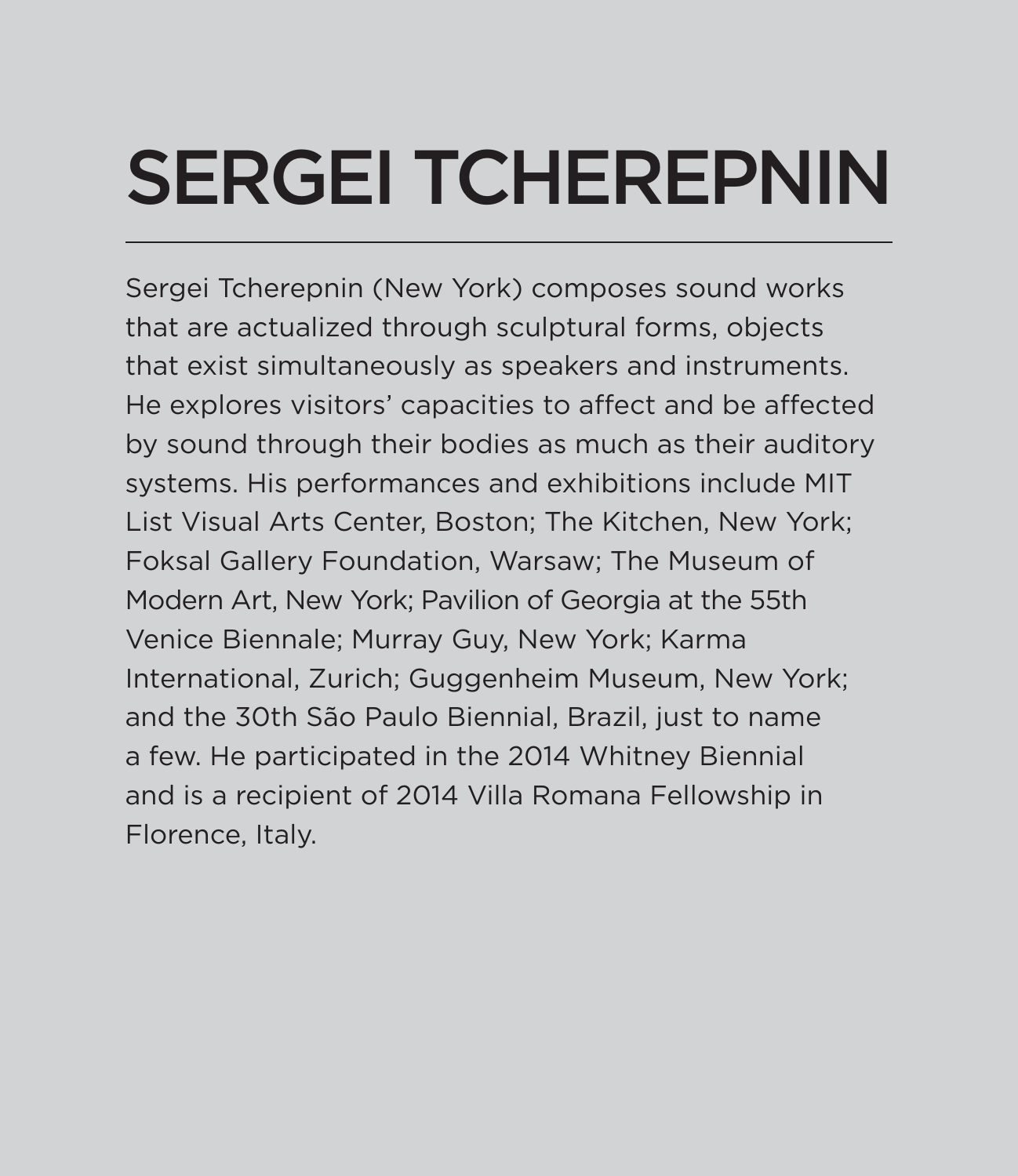Marina Rosenfeld (New York) is known equally as a composer of large-scale performances and an experimental turntablist working with hand-crafted dub plates. She has been a leading voice in the increasing hybridization between the domains of visual art and music with recent solo projects for the Museum of Modern Art in New York; SPOR, Ultima, Wien Modern and Holland Festivals; the Whitney, Liverpool and PERFORMA Biennials; and many others. She has created chamber and choral works, as well as a series of installation/performance works, often mounted in monumental spaces, such as the Park Avenue Armory in New York and Western Australia's Midland Railway Workshops, deploying complexes of unamplified live performers and custom loudspeaker installations. Rosenfeld is Co-chair of Music/Sound, Milton Avery Graduate School of the Arts, Bard College.

## MARINA ROSENFELD